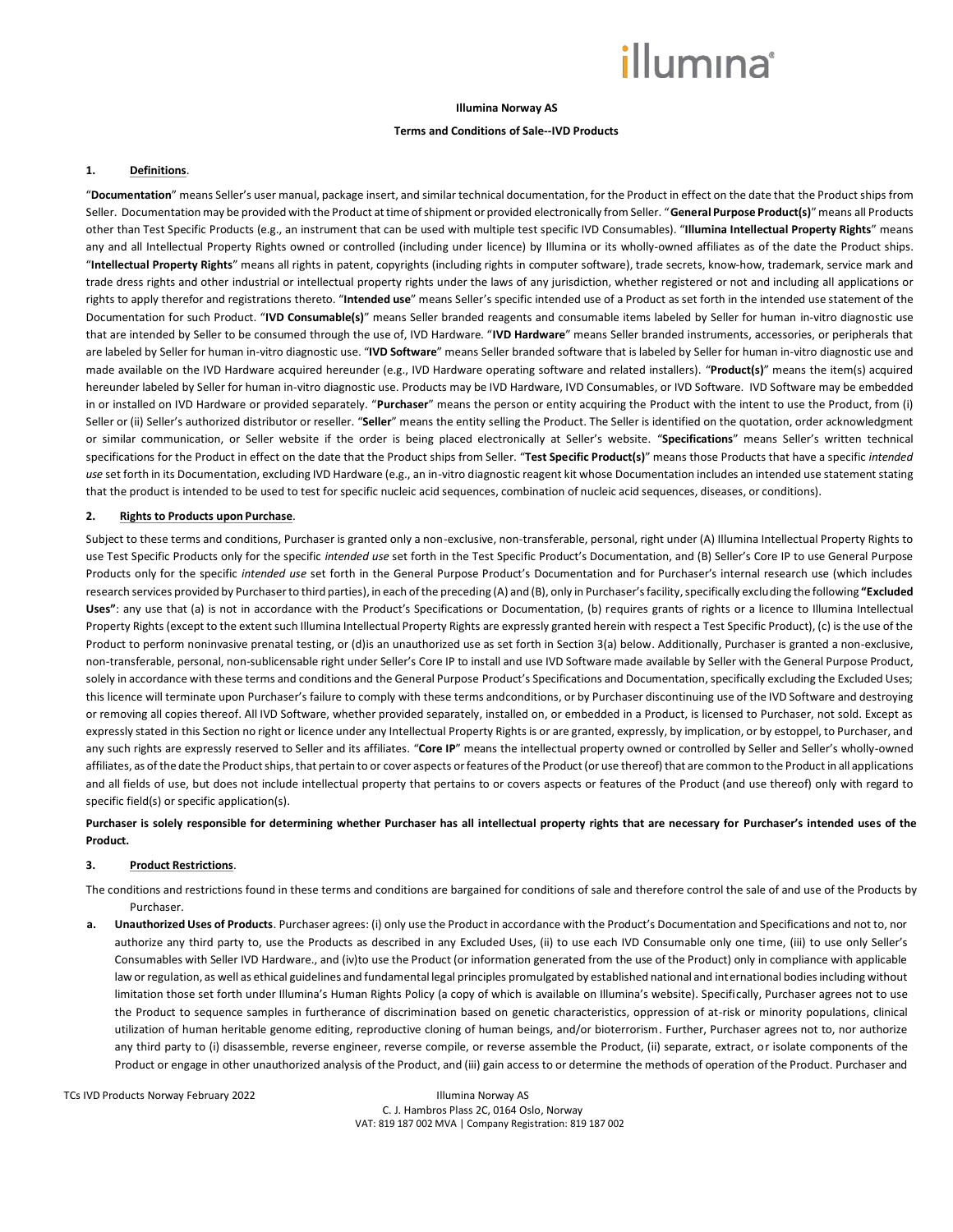# lumına

any user of the Products shall comply with this Section 3. Purchaser shall notify Seller of any suspected or actual breach of this section, or of any disappearance, theft, or confiscation of Products promptly, but no later than 15 days following knowledge of the applicable incident. Purchaser shall provide Seller with reasonable access to confirm Purchaser's compliance with the requirements in (iv). Seller reserves the right to discontinue sales of IVD Consumables or servicing of IVD Hardware in the event Purchaser does not comply with this Section 3(a)(iv).

- Unauthorized Transfer of Products. Licenses to the IVD Software are not transferable. Purchaser agrees to not sell, rent, lease, loan, transfer or assign or otherwise dispose of any IVD Hardware or component thereof containing IVD Software to any third party unless Purchaser first erases or removes the IVD Software.
- **c. Unauthorised Transfer of Products**. Licences to the IVD Software are not transferable. Purchaser agrees to not sell, rent, lease, loan, transfer or assign or otherwise dispose of any IVD Hardware or component thereof containing IVD Software to any third party unless Purchaser first erases or removes the IVD Software.
- d. Software Licence Restrictions. Purchaser acknowledges that software may be subject to additional terms and conditions. Purchaser may not use, copy, modify, create derivative works of, reverse engineer, decompile, disassemble, distribute, sell, assign, pledge, sublicence, lease, loan, rent, timeshare or otherwise transfer the IVD Software, nor permit any other party to do any of the foregoing. Purchaser may not remove from the IVD Software, or alter, any of the trademarks, trade names, logos, patent or copyright notices or markings, or add any other notices or markings to the IVD Software. Purchaser may not (and may not attempt to) defeat, avoid, by-pass, remove, deactivate or otherwise circumvent any protection mechanisms in the IVD Software including without limitation any such mechanism used to restrict or control the functionality of the IVD Software.
- **e. Third Party Code**. To the extent third party code is included in IVD Software and any term or condition of a third party licence applicable to such third party code directly conflicts with the terms and conditions set forth herein, the applicable term(s) or condition(s) of that third party licence will be applicable only to that third party code and only to the extent necessary to remove the conflict.

## **4. Regulatory**.

Illumina intends that its products be used only in a lawful and ethical manner. Purchaser agrees to comply with all applicable laws, regulations, and ethical guidelines promulgated by established national and international ethical bodies when using, maintaining, and disposing of the Product and the information generated from the use of the Product.

## **5. Limited Liability**.

**TO THE EXTENT PERMITTED BY LAW, IN NO EVENT SHALL SELLER OR ITS SUPPLIERS BE LIABLE TO PURCHASER OR ANY THIRD PARTY FOR COSTS OF PROCUREMENT OF SUBSTITUTE PRODUCTS OR SERVICES, LOST PROFITS, DATA OR BUSINESS, OR FOR ANY INDIRECT, SPECIAL, INCIDENTAL, EXEMPLARY, CONSEQUENTIAL, OR PUNITIVE DAMAGES OF ANY KIND ARISING OUT OF OR IN CONNECTION WITH, WITHOUT LIMITATION, THE SALE OF THE PRODUCT, ITS USE, SELLER'S** PERFORMANCE OR ANY OF THESE TERMS AND CONDITIONS, HOWEVER ARISING OR CAUSED AND ON ANY THEORY OF LIABILITY (WHETHER IN CONTRACT, TORT **(INCLUDING NEGLIGENCE), STRICT LIABILITY OROTHERWISE).**

**TO THE EXTENT PERMITTED BY LAW, SELLER'S TOTAL AND CUMULATIVE LIABILITY TO PURCHASER OR ANY THIRD PARTY ARISING OUT OF OR IN CONNECTION WITH THESE TERMS AND CONDITIONS, INCLUDING WITHOUT LIMITATION, THE PRODUCT (INCLUDING USE THEREOF) AND SELLER'S PERFORMANCE, WHETHER IN CONTRACT, TORT (INCLUDING NEGLIGENCE), STRICT LIABILITY OR OTHERWISE, SHALL IN NO EVENT EXCEED THE AMOUNT PAID TO SELLER FOR THE PARTICULAR PRODUCT CONTAINED IN THE PARTICULAR ORDER THAT DIRECTLY CAUSED THE LIABILITY.**

# **6. Limitations on Warranties**.

**TO THE EXTENT PERMITTED BY LAW AND SUBJECT TO THE EXPRESS PRODUCT WARRANTY MADE IN THESE TERMS AND CONDITIONS SELLER MAKES NO (AND EXPRESSLY DISCLAIMS ALL) WARRANTIES, EXPRESS, IMPLIED OR STATUTORY, WITH RESPECT TO THE PRODUCT, INCLUDING WITHOUT LIMITATION, ANY IMPLIED WARRANTY OF MERCHANTABILITY, FITNESS FOR A PARTICULAR PURPOSE, NONINFRINGEMENT, OR ARISING FROM COURSE OF PERFORMANCE, DEALING, USAGE OR TRADE. WITHOUT LIMITING THE GENERALITY OF THE FOREGOING, SELLER MAKES NO CLAIM, REPRESENTATION, OR WARRANTY OF ANY KIND AS TO THE UTILITY OF THE PRODUCT FOR PURCHASER'S INTENDED USES.**

# **7. Product Warranty**.

All warranties are personal to the Purchaser and may not be transferred or assigned to a third-party, including an affiliate of Purchaser. All warranties are facility specific and do not transfer if the Product is moved to another facility of Purchaser, unless Seller conducts such move. The warranties described in these terms and conditions exclude any stand-alone third party goods that may be acquired or used with the Products.

- **a. Warranty for IVD Consumables**. Seller warrants that IVD Consumables will conform to their Specifications until the later of (i) 3 months from the date of shipment from Seller, or (ii) any expiration date or the end of the shelf-life pre-printed on such IVD Consumables by Seller, but in either event, no later than 12 months from the date ofshipment.
- **b. Warranty for IVD Hardware**. Seller warrants that IVD Hardware, other than Upgraded Components, will conform to its Specifications for a period of 12 months after its shipment date from Seller unless the IVD Hardware includes Seller provided installation in which case the warranty period begins on the date of installation or 30 days after the date the IVD Hardware was delivered, whichever occurs first ("**Base IVD Hardware Warranty**"). "**Upgraded Components**" means Seller provided components, modifications, or enhancements to IVD Hardware provided pursuant to the Base Hardware Warranty. Seller warrants that Upgraded Components will conform to their Specifications for a period of 90 days from the date the Upgraded Components are provided by Seller. Upgraded Components do not extend the Base Hardware Warranty for the IVD Hardware unless the upgrade was conducted by Seller at Seller's

TCs IVD Products Norway February 2022 Illumina Norway AS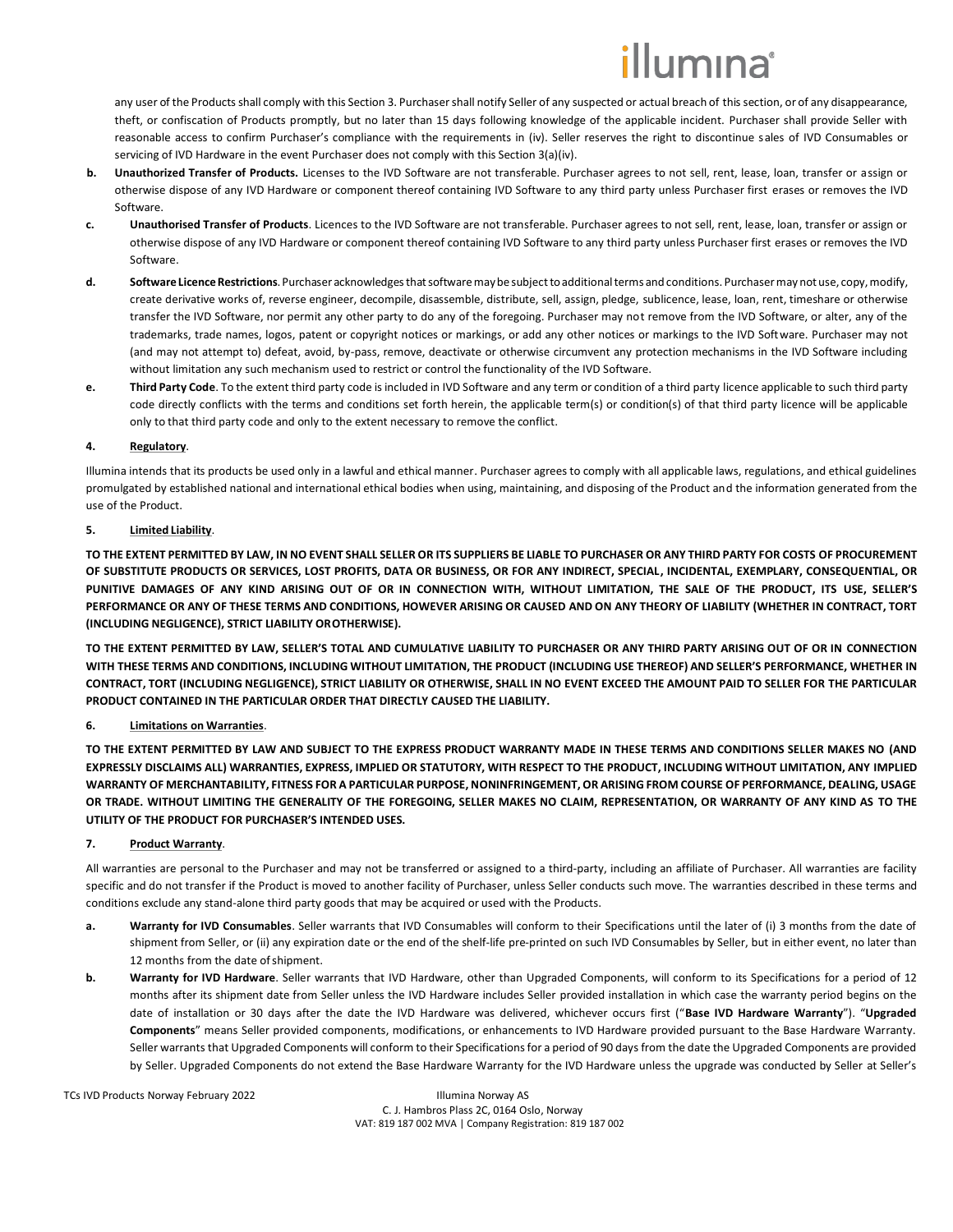facilities in which case the upgraded IVD Hardware shipped to Purchaser comes with a new Base IVD Hardware Warranty.

- **c. Exclusions from Warranty Coverage**. The foregoing warranties do not apply to the extent a non-conformance is due to (i) abuse, misuse, neglect, negligence, accident, improper storage, or use contrary to the Documentation or Specifications, (ii) use that is an Excluded Use or otherwise not in accordance with these terms and conditions, (iii) improper handling, installation, maintenance, or repair (other than if performed by Seller's personnel), (iv) unauthorized alterations, (v) Force Majeure events, or (vi) use with a third party's good (unless the Product's Documentation or Specifications expressly state such third party's good is for use with theProduct).
- **d. Procedure for Warranty Coverage**. In order to be eligible for repair or replacement under this warranty Purchaser must (i) promptly contact Seller's support department to report the non-conformance, (ii) cooperate with Seller in confirming or diagnosing the non-conformance, and (iii) return the Product, transportation charges prepaid to Seller following Seller's instructions or, if agreed by Seller and Purchaser, grant Seller's authorized repair personnel access to the Product in order to confirm the non-conformance and make repairs.
- **e. Sole Remedy under Warranty**. Seller will, at its option, repair or replace non-conforming Product that is covered by this warranty, provided that Seller can reasonably identify and confirm such nonconformance. The warranty period for repaired or replaced IVD Consumables is 90 days from the date ofshipment, or the remaining period on the original Consumables warranty, whichever is later. IVD Hardware may be repaired or replaced with functionally equivalent, reconditioned, or new IVD Hardware or components (if only a component of IVD Hardware is non-conforming). If the IVD Hardware is replaced in its entirety, the warranty period for the replacement is 90 days from the date of shipment or the remaining period on the original IVD Hardware warranty, whichever ends later. If only a component is being repaired or replaced, the warranty period for such component is 90 days from the date of shipment or the remaining period on the original IVD Hardware warranty, whichever ends later. The preceding states Purchaser's sole remedy and Seller's sole obligations under the warranty provided.

### <span id="page-2-0"></span>**8. Indemnification**.

- **a. Indemnification by Seller**. Subject to these terms and conditions, including without limitation, the Exclusions to Seller's Indemnification Obligations (Section [8\(](#page-2-0)[b\)](#page-2-1) below), the Conditions to Indemnification Obligations (Section [8](#page-2-0)[\(d\)](#page-2-2) below), Seller shall (i) defend, indemnify and hold harmless Purchaser against any third-party claim or action alleging that the (A) Test Specific Products when used for the specific *intended use* set forth in its Documentation, and (B) the General Purpose Products when used for (x) the specific *intended use* set forth in its Documentation, or (y) Purchaser's use in accordance with these terms and conditions, and in accordance with the Product's Documentation and Specifications, infringes the valid and enforceable intellectual property rights of a third party, and (ii) pay all settlements entered into, and all final judgments and costs (including reasonable attorneys' fees) awarded against Purchaser in connection with such infringement claim. If the Product or any part thereof, becomes, or in Seller's opinion may become, the subject of an infringement claim, Seller shall have the right, at its option, to (A) procure for Purchaser the right to continue using the Product, (B) modify or replace the Product with a substantially equivalent non-infringing substitute, or (C) require the return of the Product and terminate the rights, licence, and any other permissions provided to Purchaser with respect to the Product and refund to Purchaser the depreciated value (as shown in Purchaser's official records) of the returned Product at the time of such return; provided that, no refund will be given for used-up or expired IVD Consumables. This Section states the entire liability of Seller for any infringement of third party intellectual property rights.
- <span id="page-2-1"></span>**b. Exclusions to Seller Indemnification Obligations**. For the avoidance of doubt, Seller has no obligation to defend, indemnify or hold harmless Purchaser for any infringement claim to the extent such infringement arises from: (i) use of the Product for any Excluded Use, (ii) use of the Product in any manner not in accordance with its Specifications, its Documentation, or the rights expressly granted to Purchaser and restrictions imposed on Purchaser under these terms and conditions, including without limitation, any use of the Product beyond the specific *intended use* set forth in its Documentation, (iii) use of the Product in combination with any third party products, materials, or services (unless the Product's Documentation or Specifications expressly state that such third party's good is for use with the Product), (iv) use of the Product to perform any assay or other process not supplied by Seller, (iv) Seller's compliance with specifications or instructions for such Product furnished by, or on behalf of, Purchaser, (v) Purchaser's breach of any of these terms and conditions, or (vi) use of stand-alone third party goods that may be acquired or used with the Products (each of (i) – (vi), is referred to as an "**Excluded Claim**").
- **c. Indemnification by Purchaser**. Purchaser shall defend, indemnify and hold harmless Seller, its affiliates, their non-affiliate collaborators and development partners that contributed to the development of the Product, and their respective officers, directors, representatives and employees against any claims, liabilities, damages, fines, penalties, causes of action, and losses of any and every kind (including reasonable attorneys' fees), including without limitation, personal injury or death claims, and infringement of a third party's intellectual property rights, resulting from, relating to, or arising out of any Excluded Claim.
- <span id="page-2-2"></span>**d. Conditions to Indemnification Obligations**. The parties' indemnification obligations are conditioned upon the party seeking indemnification (i) promptly notifying the other party in writing of such claim or action, (ii) giving the other party exclusive control and authority over the defense and settlement of such claim or action, (iii) not admitting infringement of any intellectual property right without prior written consent of the other party, (iv) not entering into any settlement or compromise of any such claim or action without the other party's prior written consent, and (v) providing reasonable assistance to the other party in the defense of the claim or action; provided that, the indemnifying party reimburses the indemnified party for its reasonable out-of-pocket expenses incurred in providing suchassistance.

### **9. Payment Terms**.

Seller will invoice upon shipment. Subject to Seller's credit review of Purchaser (following which Seller shall inform Purchaser of applicable payment terms), all payments are due within 30 days of the date of the invoice. All amounts due shall be paid in the currency found on the invoice. If payment is made by wire or other electronic funds transfer, Purchaser is solely responsible for any bank or other fees charged and will reimburse Seller for any such fees. If any payment is not

TCs IVD Products Norway February 2022 Illumina Norway AS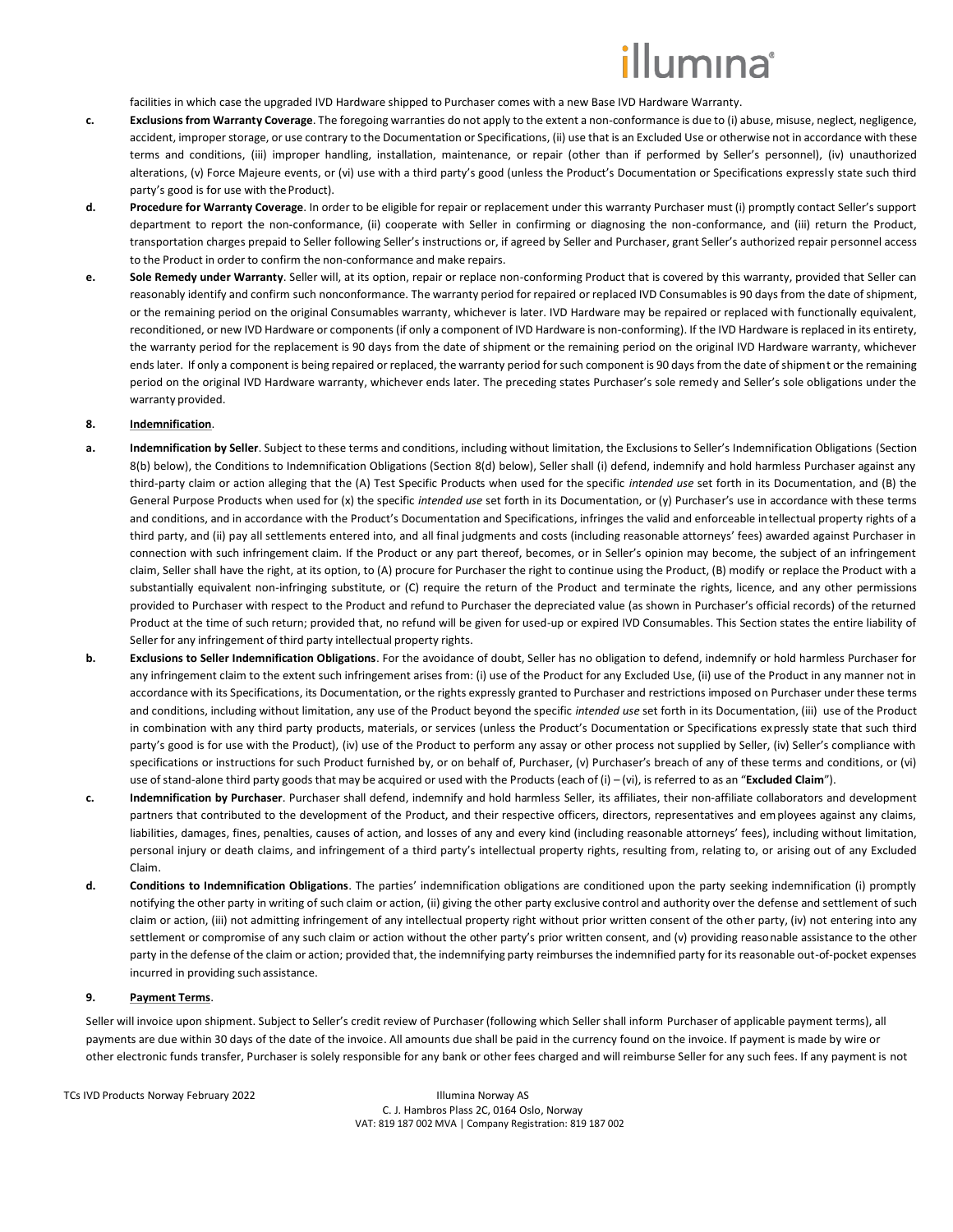made by the due date Seller may exercise all rights and remedies available by law. Purchaser shall pay for all costs (including reasonable legal fees) incurredby Seller in connection with the collection of late payments. Each purchase order is a separate, independent transaction, and Purchaser has no right of set-off against other purchase orders or other transactions with Seller. Seller will determine payment terms on a per-order basis and may modify credit terms in its discretion. Any amount not paid by the due date will bear interest from the day following the date on the invoice at a rate equal to the interest rate applied by the Norges Bank's key policy rate plus 8.5 percentage points or the maximum amount allowed by law, if lower.

### **10. Shipping Terms; Title and Risk of Loss**.

Unless otherwise set forth in writing by Seller or otherwise agreed between the parties, all shipments are made DDP (Incoterms 2020) at the address designated by Purchaser at the time of ordering. In all cases, title (except for IVD Software and third-party software) and risk of loss transfers to Purchaser when Product is made available at such address.

## **11. Taxes**.

Purchaser agrees that any applicable sales, use, excise, VAT (value added tax), GST (goods and services tax), withholding and other taxes will be calculated based on both the tax rates in effect on the date of shipment and the ship to address for the Product. Any amounts for tax listed on a quotation, if any, are for reference purposes only and are not binding on Seller. All prices and other amounts payable to Seller are exclusive of and are payable without deduction for any taxes, customs duties, tariffs or charges hereafter claimed or imposed by any governmental authority upon the sale of Product, all of which will be paid by Purchaser. In the event Seller is required by law or regulation to pay any such tax, duty or charge, such amount will be added to the purchase price or subsequently invoiced to the Purchaser.

### **12. General**.

- **a. Applicability of Terms and Conditions**. These terms and conditions exclusively govern the ordering, purchase, supply, and use of Product, and override any conflicting, amending and/or additional terms contained in any purchase orders, invoices, or similar documents all of which are hereby rejected and are null and void. Seller's failure to object to any such terms shall not constitute a waiver by Seller, nor constitute acceptance by Seller of such terms and conditions. Third party products may be subject to additional terms and conditions.
- **b. Order Changes/Cancellations**. Orders for Products may not be changed or cancelled once placed.
- **f. Governing Law**. These terms and conditions, their interpretation, and the performance of the parties shall be governed by the laws of Norway. Seller and Purchaser agree that the United Nations Convention on Contracts for the International Sale of Goods shall not apply to these terms and conditions, including any terms in the Documentation. Subject to condition 12(c) below, each party irrevocably agrees that the courts of Norway shall have exclusive jurisdiction to settle any dispute or claim under or in connection with these terms and conditions or its subject matter or formation.
- **c. Arbitration**. In Seller's sole discretion, any dispute, claim or controversy arising out of or relating to these terms and conditions, shall be determined by confidential binding arbitration conducted in the English language, under generally accepted arbitration rules and procedures in a venue to be determined by Seller. In all cases of arbitration each party shall bear its own costs and expenses and an equal share of the arbitrator's and administrator's fees of arbitration; neither party nor an arbitrator may disclose the existence, content, or results of any arbitration without the prior written consent of both parties, unless required by law; the decision of the arbitrator shall be final and binding on the parties, provided that, the arbitrator shall not have the authority to alter any explicit provision of these terms and conditions; judgment on the award may be entered in any court having jurisdiction. This clause shall not preclude the parties from seeking provisional remedies in aid of arbitration from a court of appropriate jurisdiction.
- **d. Representations and Warranties**. Purchaser is not an authorized dealer, representative, reseller, or distributor of any of Seller's, or its affiliates', products or services. Purchaser represents and warrants that it (i) is not purchasing the Product on behalf of a third party, (ii) is not purchasing the Product in order to resell or distribute the Product to a third party, (iii) is not purchasing the Product in order to export the Product from the country in which Seller shipped the Product pursuant to the ship-to address designated by Purchaser at the time of ordering ("**Ship-to Country**"), and (iv) will not export the Product out of the Ship-To Country. Purchaser further represents and warrants that the Product shall be used in the usual course of business or practice, or by: (A) a person licensed in a health field in the applicable jurisdiction(s) or (B) a Purchaser's designated agent or employee for lawful research, teaching, or testing purposes.
- **e. Remedies for Breach**. In addition to any remedies specified elsewhere under these terms and conditions, and any remedies available to Seller under law or in equity, in the event Purchaser breaches these terms and conditions, including without limitation Sections 2-4, Seller may do any, all, or any combination of the following: (i) cease performance, including without limitation, cease further shipments of Product, (ii) terminate the rights granted to Purchaser pursuant to Section 2 (Rights to Product Upon Purchase), (iii) terminate any service contracts then in effect for affected Product, (iv) terminate any remaining product warranty for the affected Product, and (v) require Purchaser to immediately pay any unpaid invoice.
- **f. IVD Hardware Compatibility**. Due to the slower rate of updates to IVD Hardware, Purchaser acknowledges that Seller's research use reagents and consumables may not be compatible with the IVD Hardware and IVD Software. Purchaser agrees to contact Seller's technical support department prior to purchasing any Seller research use reagents and consumables for use with IVD Hardware and IVD Software.
- **g. Service Contracts**. If a Seller extended service contract for IVD Hardware is being provided, then Seller's standard terms and conditions for such service contract shall exclusively govern such extended servicecontract.
- **h. Future Products**. Any future products and/or services ("**Unreleased Products**") are subject to new part numbers, pricing, and specifications and the acquisition of Product hereunder is not in reliance on the availability of any Unreleased Products.
- **i. Seller Affiliates**. Any actions or rights that may be performed or exercised by Seller hereunder may be performed or exercised by Seller itself or by any of its affiliates. By way of non-limiting example, Seller's affiliates may carry out shipment, servicing, invoicing and receipt of payment.

TCs IVD Products Norway February 2022 Illumina Norway AS